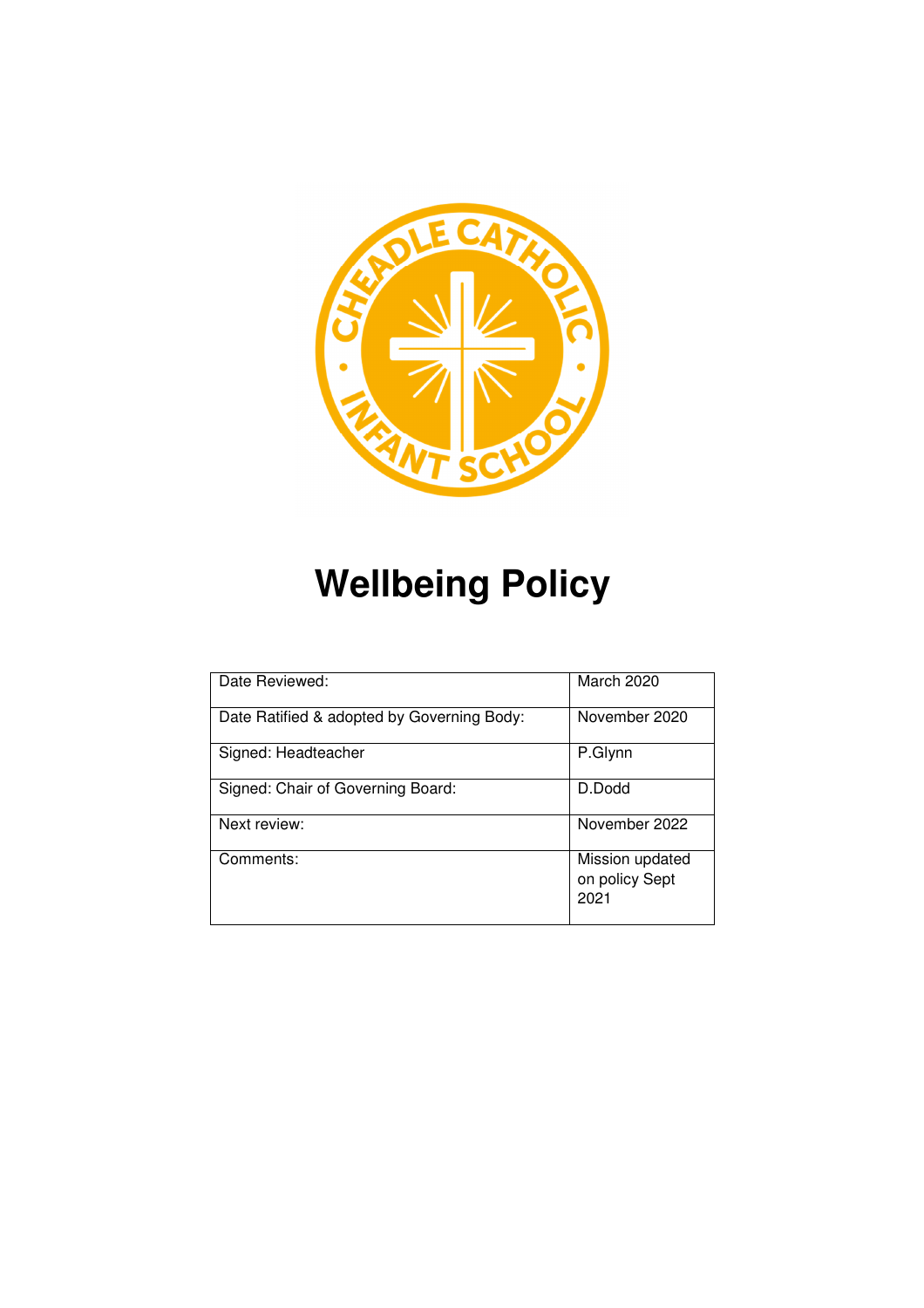# **Our Mission Statement**



Our Mission Statement guides us in the development of a culture of wellbeing within our school community.

 We develop positive relationships which reflect our faith filled community. We make a difference in our world by living out our Catholic values and traditions.

#### **1. The vision for our school:**

Cheadle Catholic Infant School is working to adopt the principles set out in Stockport's Strategy for Improving Wellbeing in Education Settings.

Cheadle Catholic Infant School has completed the self-assessment template that accompanies the Wellbeing Strategy and this policy sets out how Cheadle Catholic Infant School will implement this work. We recognise that the relationships based philosophy of Restorative Approaches within our setting will support and complement the following vision.

The vision for Cheadle Catholic Infant School is that:

- Our children will be emotionally intelligent and emotionally resilient, equipped with the skills they need to grow and thrive.
- Our children will know when and where to go for support when faced with challenges and will be able to access that support when it is needed.
- Our children will be supported to lead happy, healthy and fulfilling lives.
- Our parents and carers will be given the skills and knowledge to understand and respond to the difficulties children / young people face and we will ensure that information, advice and support is readily available to them.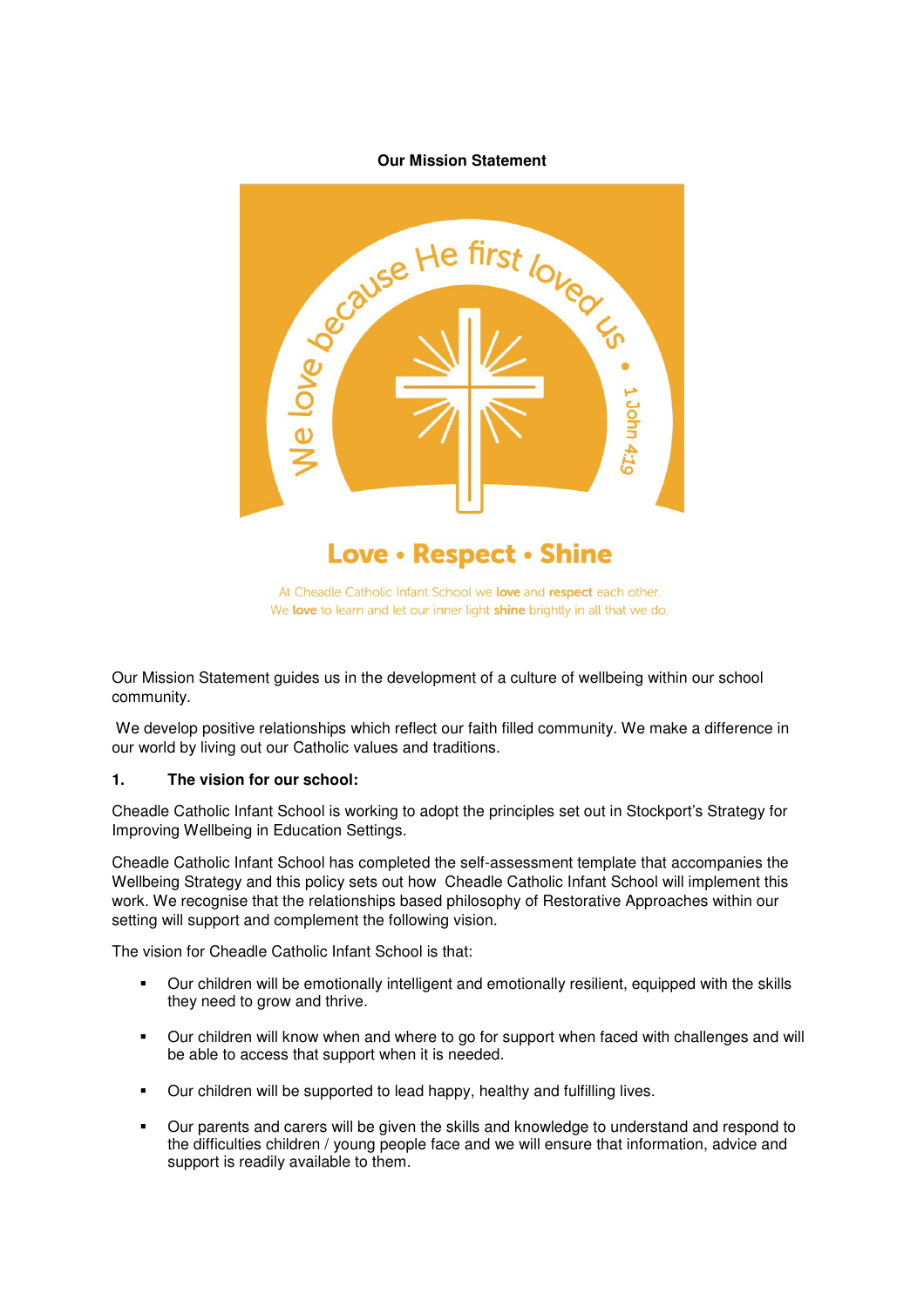Our staff team will be supported to protect and improve their own emotional wellbeing and will be equipped to identify and respond to low levels of emotional wellbeing in young people, parents and carers and fellow staff members.

# **2. Definition of Wellbeing:**

Emotional wellbeing is not simply the absence of mental illness but is a broader indicator of social, emotional and physical wellness. It reflects the interconnection of mind and body -physical health and mental health - and is concerned with the functioning of the whole person and the extent to which basic fundamental needs are met. It is influenced by the wider contexts within which a child or adult lives and the interaction between the individual, family, school / work and community. NICE sets out the following definition in its guidance on Social and Emotional Wellbeing for Children and Young People:

Wellbeing means:

- Being happy and confident and not anxious or depressed
- Having the ability to problem-solve, manage emotions, experience empathy, being resilient and attentive
- Having good relationships with others and not having behavioural problems that is, not being disruptive, violent or a bully.

Wellbeing also includes:

- Having a sense of meaning or purpose<br>Boing aucocoatul / bouing a sense of a
- Being successful / having a sense of achievement
- Having a sense of control
- Giving and receiving attention and being validated

# **3. What this policy demonstrates:**

This policy sets out how Cheadle Catholic Infant School will enable pupils, staff and parents to 'thrive' by:

- Enabling people to become emotionally healthy, confident and resilient
- **Reducing risk taking behaviour and minimising harm**
- Giving people the knowledge and skills to seek out support
- Offering a structured PSHE programme

This policy sets out how Cheadle Catholic Infant School will support pupils, staff and parents to 'cope' by:

- Offering a range of self-help materials and signposting to services, as needed
- **Promoting a safe, nurturing environment and positive behaviours**
- Offering one-off / short term support from pastoral staff
- Utilising training and programmes offered in Stockport, e.g. Living Life to the Full, the Emotional Wellbeing Toolkit, Seasons for Growth

This policy sets out how Cheadle Catholic Infant School will support pupils, staff and parents to 'get help' by:

- Providing access to in-setting support, such as school nursing and in-house counselling
- **Referring pupils to Primary Jigsaw as needed**
- Via the school nurse or school wellbeing lead, referring pupils to Healthy Young Minds as needed
- $\blacksquare$  Signposting staff and parents to services as appropriate + referring staff to counselling / therapy services as appropriate

This policy sets out how Cheadle Catholic Infant School will support pupils to 'get more help' and / or 'get risk support' by:

- Supporting pupils to access specialist services as required
- Supporting pupils to reintegrate into their setting's population after times of illness / attendance at alternative educational provision
- Having clear referral pathways with specialist services
- Having clear safeguarding and recording procedures in place and having effective systems for liaising with Healthy Young Minds, School Nursing, other specialist services, pupils and parents.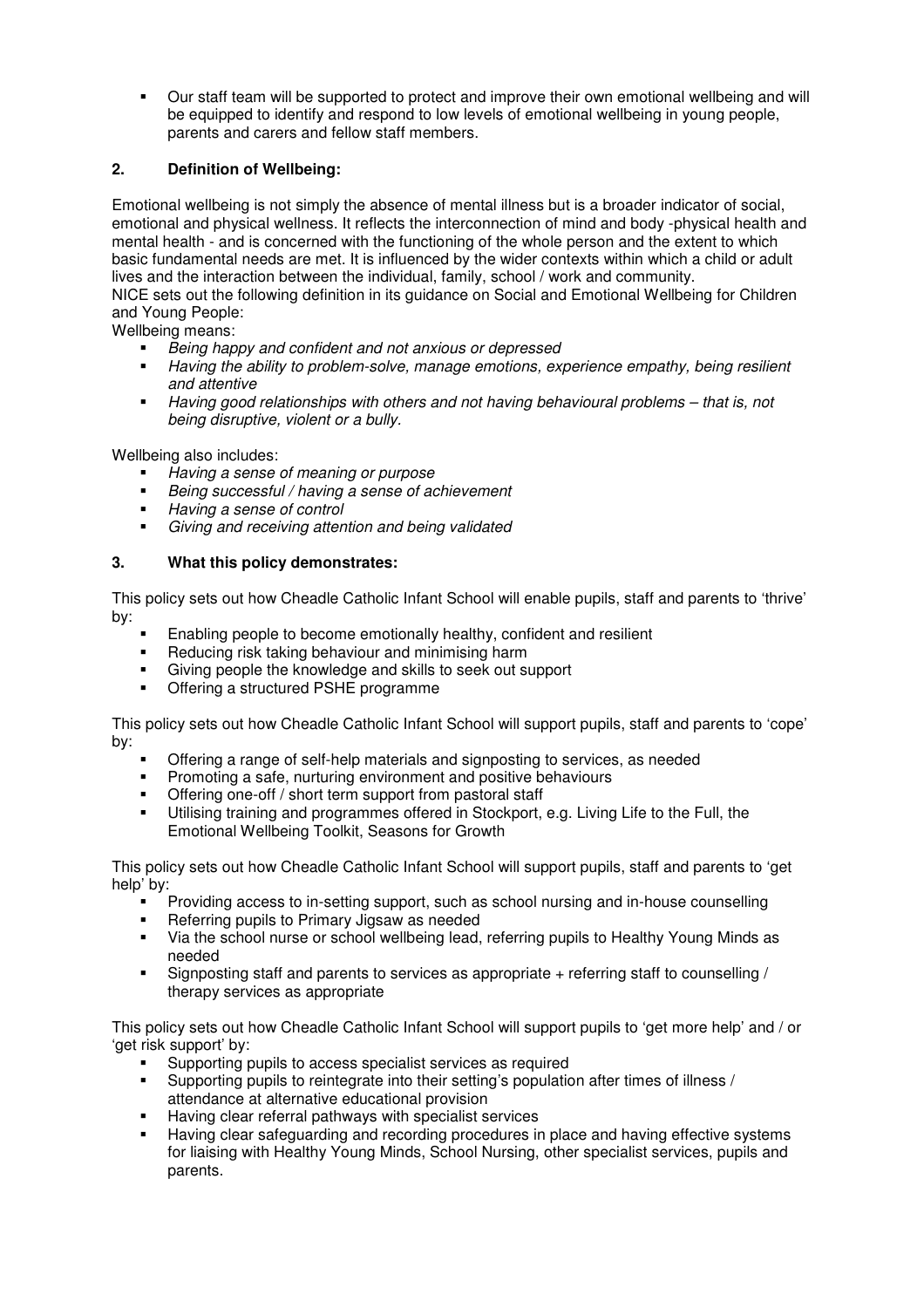# **4. Cheadle Catholic Infant School is a school where pupils, parents / carers and staff thrive**

# **Whole School Community**

- The school's Senior Leadership Team provide clear leadership around emotional wellbeing.
- There is a recognition that 'working with' each other, challenging and supporting each other in equal measure over time is the best way to thrive.
- Support for wellbeing is an on-going priority with explicit activities to develop wellbeing for all on the School Development Plan.
- The school has a designated lead (Sharon O'Halloran) for emotional wellbeing and a named governor for wellbeing (Sue Boardman) However, promotion of wellbeing remains the responsibility of all staff.
- All staff are aware of this policy and how it links with other related policies, including Safeguarding, Anti-Bullying, Behaviour, Relationships, SEN.
- School pupils, parents, carers and staff are aware of the named lead and named governor and know how to contact them.
- Cheadle Catholic Infant School fosters an ethos that promotes mutual respect, learning and successful relationships among young people, parents and carers and staff. This is measured through annual surveys and the results are shared with pupils, parents and staff. Our school uses validated survey questions for this process.
- Cheadle Catholic Infant School uses the information from these surveys, from other school data and from information gained from Stockport's wellbeing services (e.g. Checkpoint, PSHE network etc.) to develop a school environment that promotes wellbeing and resilience and minimises harmful or risk taking behaviour.

#### **Pupils**

- Cheadle Catholic Infant School provides a broad and balanced curriculum, which includes teaching social and emotional skills such as problem solving, coping, conflict resolution, managing feelings and relationships and developing resilience - both on and offline.
- Cheadle Catholic Infant School has a listening culture which promotes supportive relationships by way of explicit activities such as regular circles, check-in etc.
- Cheadle Catholic Infant School uses Restorative Approaches and has a structured PSHE programme, which follows Stockport's Spiral Curriculum and meets the needs of all pupils.
- Cheadle Catholic Infant School has information on its website and on a school noticeboard about wellbeing – what it is and offers simple tools to support young people to improve their wellbeing. Pupils are aware of the Five Ways to Wellbeing.

### **Parents and Carers**

- Cheadle Catholic Infant School has information on its website and provides regular updates to parents in newsletters etc. on wellbeing. Parents are made aware of the Five Ways to Wellbeing and how this is explained to pupils.
- There is a variety of ways to include parents so that inclusion in school life is accessible to all.
- Our parents and carers know who they can contact in school if they have any concerns and know that their concerns will be acted upon.
- Parents are made aware of the Stockport Local Offer, so they can easily find out details of the support available in the borough for children and young people with additional needs.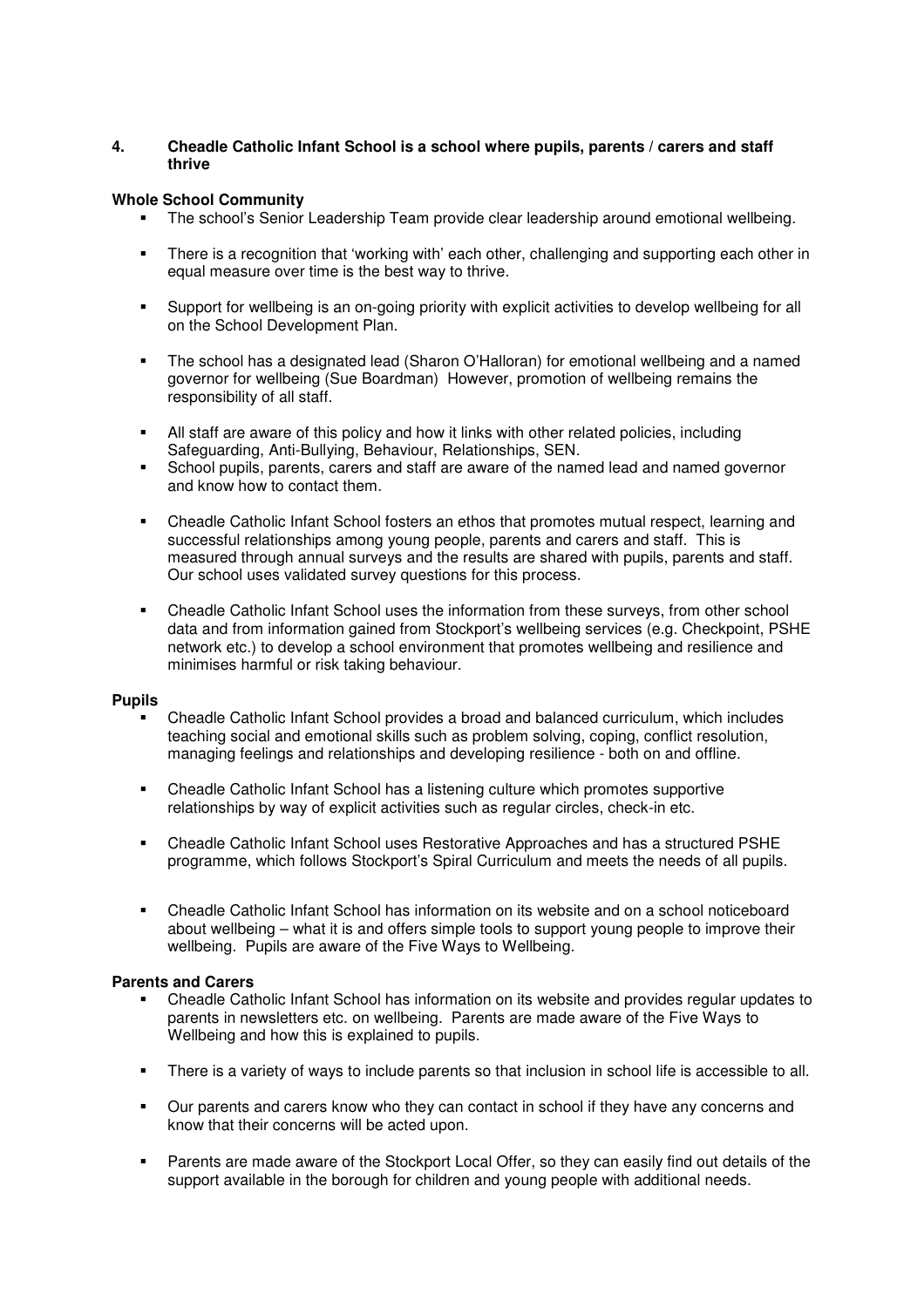### **Staff**

- Cheadle Catholic Infant School has regular staff meetings that discuss wellbeing and has a clear procedure for communicating information to its whole staff team.
- Staff are given time to reflect on their role and are given opportunities to voice opinions and feel listened to in a supportive and restorative way.
- Staff are encouraged to, and given the opportunity to, complete online wellbeing training on the MindEd website.
- The school's designated wellbeing lead has regular opportunities to relay information on wellbeing work across the borough to the whole staff team.
- Staff wellbeing is a high priority in our school. All staff have access to the Stockport Staff Wellbeing booklet; the Five Ways to Wellbeing are promoted throughout the school and there is a staff noticeboard to highlight wellbeing services and opportunities.
- Our school Senior Leadership Team lead by example in demonstrating a good work/life balance and encourage our staff to do the same.

# **5. Cheadle Catholic Infant School is a school where pupils, parents / carers and staff are able to 'cope' through having easy access to short-term / one-off support where needed**

# **Pupils**

- Cheadle Catholic Infant School knows its school community and regularly monitors the number and progress of pupils who are part of a vulnerable group. This monitoring takes place half termly and is discussed regularly by the Senior Leadership Team.
- Cheadle Catholic Infant School uses circle time and nurture groups as a way of supporting both the whole school community and pupils who have been identified as vulnerable. .
- The wellbeing lead is able to carry out brief interventions and offer appropriate pastoral support.

# **Staff**

- The school provides staff with opportunities to improve their wellbeing [such as providing opportunities for physical activity, relaxation skills etc. ( Mile a day, massage , reflexology )– The school is mindful of the timings and frequency of staff meetings, in order to promote both effective working and a healthy work-life balance.
- Staff are made aware of the Stockport Staff Counselling Service and know how to access it if required. Staff are also made aware of the wellbeing / support services in the borough and how to access them.

### **6. Cheadle Catholic Infant School is a school where pupils and staff are able to 'get help' through having access to in-house support and being referred on to other services as appropriate.**

#### **Pupils**

 Our school makes appropriate use of the services available to us through statutory and buyback procedures.

There are clear processes for making referrals to Behaviour Support, Primary / Secondary Jigsaw and the School Nursing Service and all staff are made aware of when / how to do this. The emotional wellbeing lead provides guidance and support to the staff team around this.

 Where there is more than one need identified for a child / family, the school will consider carrying out an Early Help Assessment / contacting the MASSH for support. The school will use the Team Around the School and its School Age Plus worker for support.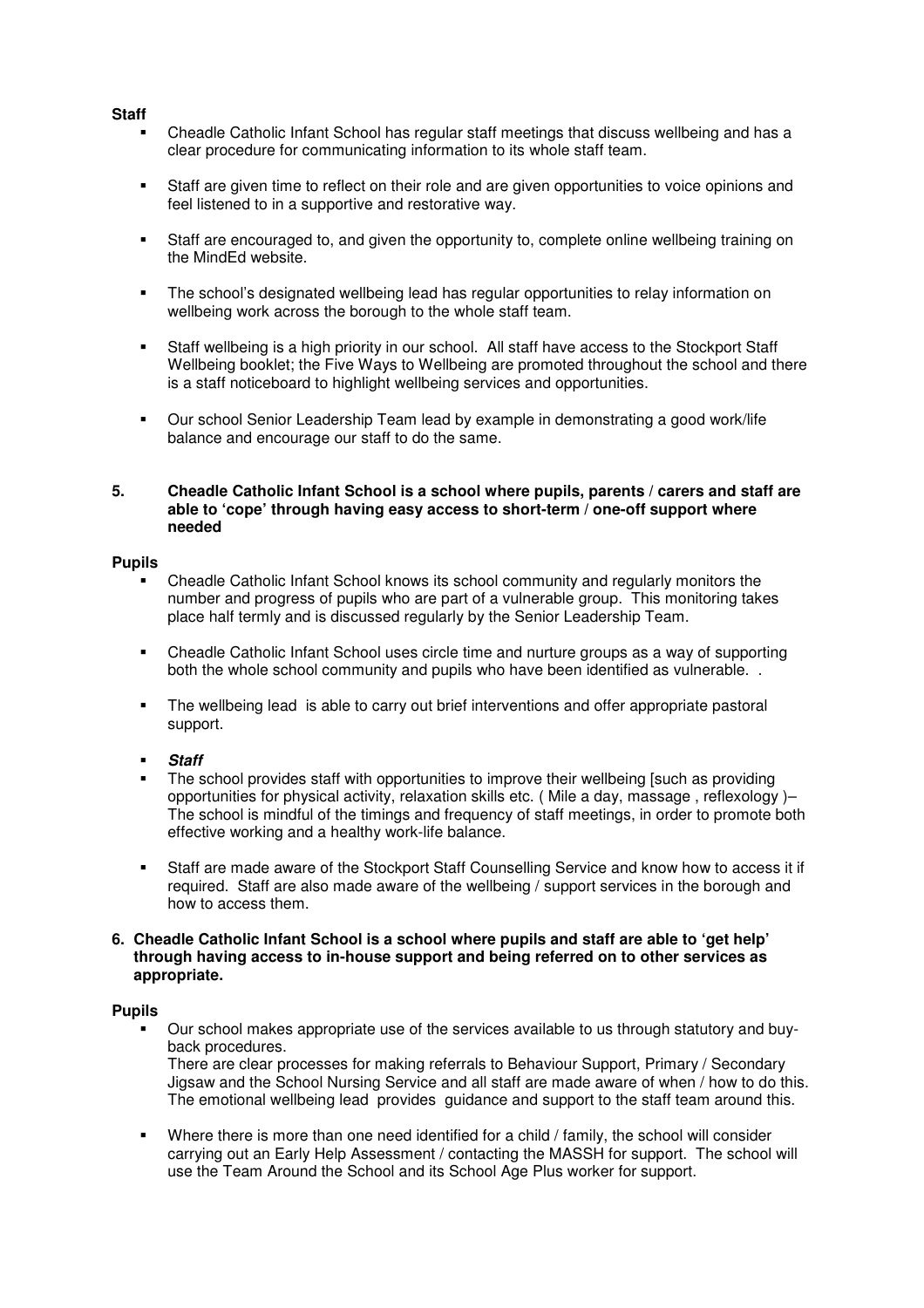- Our school regularly considers the needs of its pupils in particular those in vulnerable groups such as Looked After children, young carers and those who have been through adverse childhood experiences.
- Our school monitors the use of services in school (such as school nursing) and measures the impact of these interventions.

## **Staff**

- Our staff are supported by the Senior Leadership Team who, in turn, are supported by the Governing Body, to access help and support when needed.
- Staff are given access to supervision and support when needed both in school and through accessing outside services.

## **7. Cheadle Catholic Infant School is a school where pupils are able to 'get more help and risk support' where needed**

 Whilst Cheadle Catholic Infant School will always try to help pupils within the school setting, in some circumstances, pupils will need additional, specialist support from outside agencies. Cheadle Catholic Infant School has clear referral procedures and pathways in place and has effective links with the Psychology, School Nursing, Jigsaw and Healthy Young Minds services.

The named school nurse is: Alison Redman The named psychologist is: Stephanie Fry

- Cheadle Catholic Infant School will complete Early Help Assessments as required and will work in partnership with other agencies, e.g. in Team Around the Child meetings.
- Our school has rigorous safeguarding procedures that align with all guidance produced by Stockport's Safeguarding Children Board. Notes of Concern are completed by staff and are regularly reviewed by the DSL.
- Where pupils are hospitalised / temporarily out of school due to a mental health related concern, the school will refer to the Home and Hospital Teaching Service in partnership and under the instruction of the child/young person's consultant psychiatrist/psychologist responsible for their treatment plan. This is a time limited intervention for those who will be absent from school for more than 15 school days

#### **8. Monitoring and Reviewing**

The head teacher is responsible for reporting to the governing body on how this policy is being implemented. The governors are in turn responsible for monitoring the effectiveness of the policy via the termly report and by in-school monitoring such as learning walks and focus groups with pupils.

The policy is reviewed every 12 months, in consultation with the whole school community including staff, pupils, parents, carers and governors.

**Date of last review: 10.11.20** 

**Head Teacher's signature: P.Glynn** 

**Chair of Governors' signature: D.Dodd**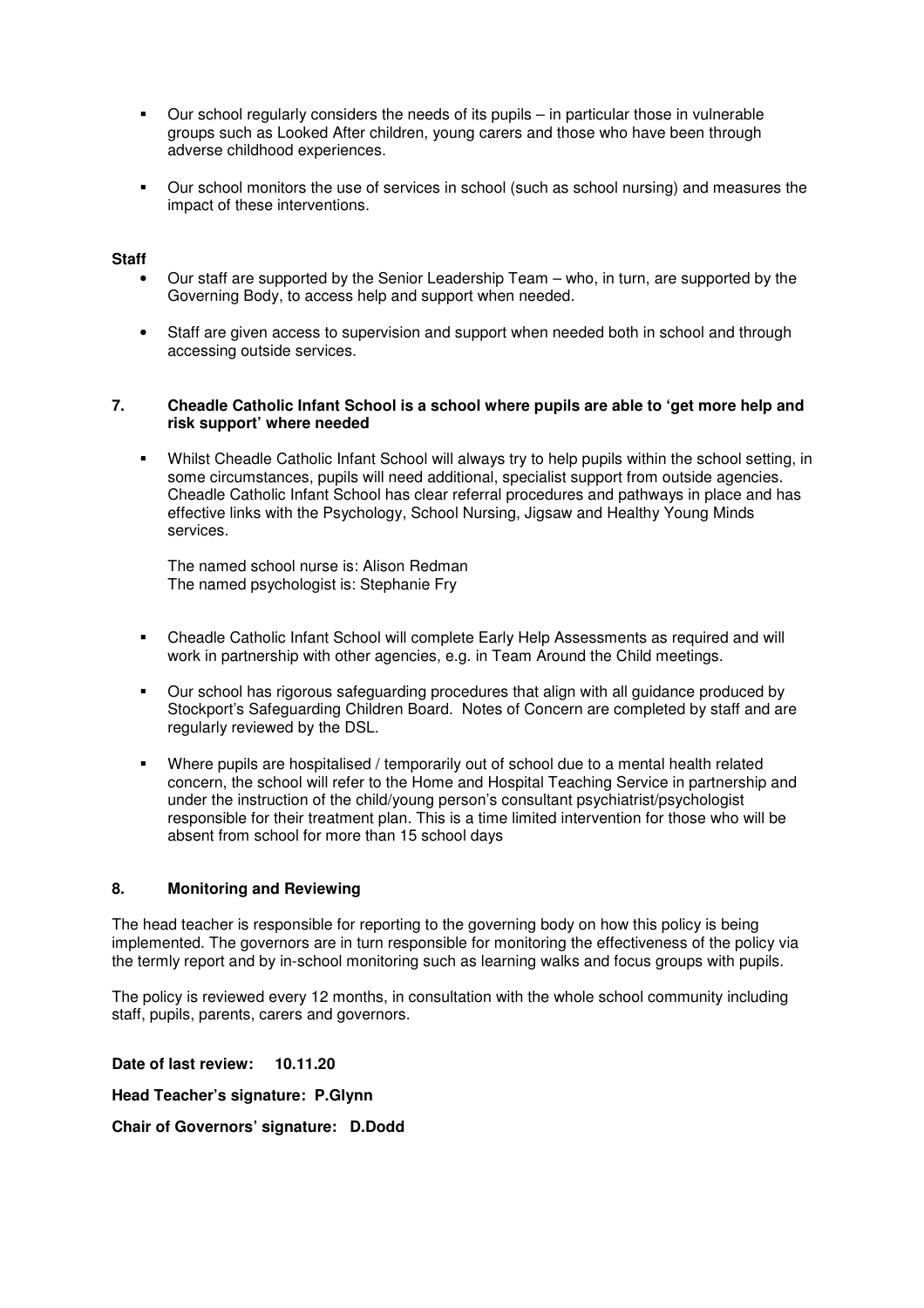It is important that you communicate this policy clearly to the whole school. Make it available to view on the school's website and ensure hard copies are readily available. Be creative with how you communicate the policy, for example use visual displays arour

# **Well-Being at Cheadle Catholic Infant School.**

# **The 5 ways to Well-Being**

- 1. Connect
- 2. Be active.
- 3. Take notice.
- 4. Keep learning.
	- 5. Give



At Cheadle Catholic Infant School the health and wellbeing of the children at our school is of paramount importance. Every day the children are encouraged to think and learn about different ways to keep themselves healthy physically and mentally.

Throughout the year, we strive to provide the children with a happy place to learn, but also look to ways that we can develop our children into life-long happy and healthy men and women. We use PSHE to help the children build on these life skills and their awareness of mental health, relationships and physical wellbeing.

To continuously promote health and wellbeing in school we:

- Encourage the children to take part in daily sports clubs at lunchtime and after school including yoga;
- Take part in the Daily Mile every child runs/walks a mile everyday at some point in the day;
- Invite our school dentist in to deliver healthy teeth workshops
- Teach children about eating healthy food
- Provide class meditation at some point in the day.

We encourage our children to:

- Enjoy doing things together and talking to each other.
- Keep learning.
- Exercise!
- Try something new. Try a new hobby, or learn about something just because it interests you.

.

Take notice: Take a break to see how you feel.......